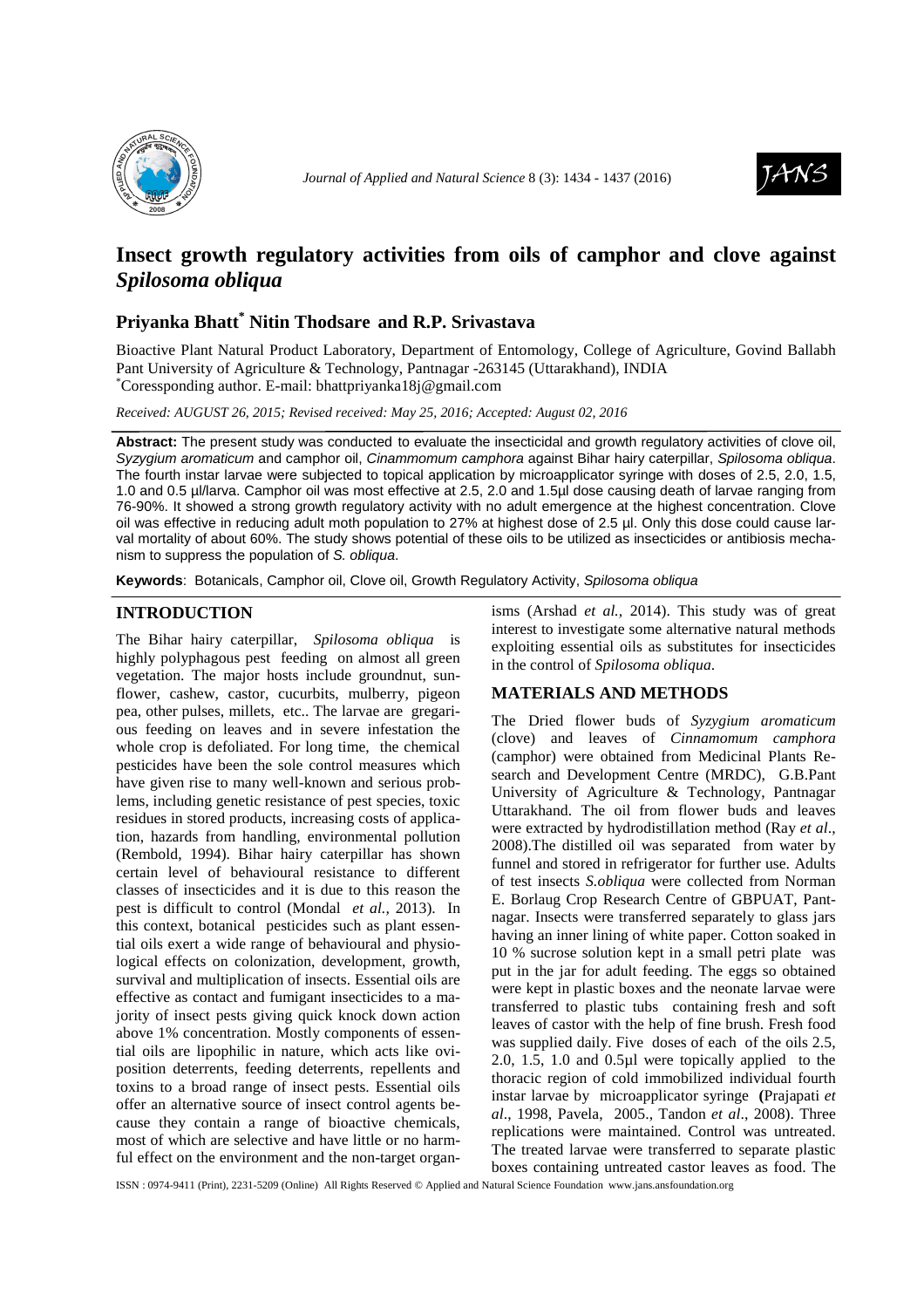data on mortality was recorded at days after exposure (DAE). Moribund larvae were counted as dead. The other observations were recorded on the following parameters: larval weight (g), larval period (d), pupal period (d), pupal weight (g), adult emergence (%) and terminal larval mortality (%). The growth and development parameters were analysed using one way ANOVA. Significant differences between treatments were determined using Duncan multiple range test (P≤0.05).

### **RESULTS AND DISCUSSION**

Camphor oil *C. camphora* was most effective in its insect growth regulatory activity against Bihar hairy caterpillar. Mean larval weight (Table 1) was significantly reduced at 2.5, 2.0 and 1.5µl/larva dose with values being 0.07, 0.11 and 0.049g as compared to untreated control (0.289g). Larval mortality was highest (66.66%) at 2.5µl dose. Due to the application of oil at thoracic region of the larvae the larval hairs were lost, the skin turned black , larvae failed to moult and finally died at doses above 1.5µl . Larval period and pupal period were at par to control. The terminal larval mortality (90%) which indicated death of larvae before reaching pupation was highest at 2.5µl (Table 2). The oil reduced pupation per cent at 2.5, 2.0 and 1.5µl/ larva , to 10.23, 23.33 and 23.33% respectively. The same response was reported during adult emergence .None of the moths could emerge at 2.5µl dose. Control recorded 96.66 % adults while only 13.33% moths emerged at 2.0µl dose. The toxicity in camphor

| <b>Plant</b> oil    | Conc.<br>$(\mu l)$ | Mean weight /larva<br>$2\,\mathrm{DAE}(\mathbf{g})$ | Mean weight gain/<br>larva<br>$2\,\mathrm{DAE}\left(\mathbf{g}\right)$ | Larval mortality<br>(%)       |
|---------------------|--------------------|-----------------------------------------------------|------------------------------------------------------------------------|-------------------------------|
| Cinnamomum camphora | 2.5                | $0.388 \pm 0.10^a$                                  | $0.073 \pm 0.10^a$                                                     | $66.66 \pm 23.09$ °           |
|                     | 2.0                | $0.499 + 0.02^{ab}$                                 | $0.119 + 0.02^{ab}$                                                    | $33.33+20.81^{b}$             |
|                     | 1.5                | $0.429 \pm 0.05^{\text{a}}$                         | $0.049 + 0.05^a$                                                       | $26.66 + 15.27$ <sup>ab</sup> |
|                     | 1.0                | $0.569 \pm 0.08$ <sup>bc</sup>                      | $0.189 \pm 0.08$ <sup>bc</sup>                                         | $0.00+0.00^a$                 |
|                     | 0.5                | $0.653 \pm 0.05$ <sup>c</sup>                       | $0.273 \pm 0.05$ <sup>d</sup>                                          | $0.00+0.00^a$                 |
| Control (Untreated) |                    | $0.669 \pm 0.01$ <sup>c</sup>                       | $0.289 + 0.01$ <sup>d</sup>                                            | $0.00 \pm 0.00^a$             |

Within column, means  $\pm$  SD followed by the same letter do not differ significantly using DMRT, P<0.05, DAE= Days after exposure

| Plant oil            | Conc.<br>$(\mu l)$ | Larval pe-<br>riod<br>(d) | <b>Terminal</b><br>larval mor-<br>tality<br>$(\%)$ | Pupal pe-<br>riod<br>(d)           | Mean pupal<br>weight<br>(g)    | <b>Pupation</b><br>(%)  | <b>Adult emer-</b><br>gence<br>$(\%)$ |
|----------------------|--------------------|---------------------------|----------------------------------------------------|------------------------------------|--------------------------------|-------------------------|---------------------------------------|
| Cinnamo-<br>mum cam- | 2.5                | $21.00 \pm 7.47^{ab}$     | $90.00 \pm 10.00^{\circ}$                          | $10.66 \pm 0.57$ <sup>a</sup><br>b | $0.257+0.23^a$                 | $10.00+10.00^a$         | $0.00 \pm 0.00^a$                     |
| phora                | 2.0                | $21.17 + 9.25^b$          | $76.66 + 15.27$ <sup>c</sup>                       | $10.77 + 0.38^b$                   | $0.456 + 0.06^a$               | $23.33 + 15.27^a$       | $13.33 + 11.54^a$                     |
|                      | 1.5                | $21.19 + 10.07^b$         | $76.66 + 11.54$ <sup>c</sup>                       | $11.00+0.00^b$                     | $0.207+0.19^a$                 | $23.33+11.54^a$         | $23.33 + 32.14^{ab}$                  |
|                      | 1.0                | $20.73 + 10.40^a$         | $26.66 + 15.27$ <sup>b</sup>                       | $11.00+0.00^a$                     | $0.390 + 0.05^b$               | $73.33 + 15.27^b$       | $53.33+23.09^{bc}$                    |
|                      | 0.5                | $20.93 + 10.59^{ab}$      | $10.00 \pm 10.00^{ab}$                             | $10.66 + 0.577$<br>ab              | $0.390 + 0.035^{\text{a}}$     | $90.00+10.00^{bc}$      | $60.00 \pm 20.00^{\circ}$             |
| Control              | $\overline{a}$     | $21.00 \pm 10.36^{ab}$    | $0.00+0.00^a$                                      | $10.00+0.00^a$                     | $0.386 \pm 0.033$ <sup>a</sup> | $100 \pm 0.00^{\rm bc}$ | $96.66 \pm 5.77$ <sup>d</sup>         |
| (Untreated)          |                    |                           |                                                    |                                    |                                |                         |                                       |

**Table 2.** Effect of camphor oil on development of fourth instar larvae of *Spilosoma obliqua*

Within column, means  $\pm$  SD followed by the same letter do not differ significantly using DMRT, P≤0.05.

**Table3.** Effect of clove oil on growth of fourth instar larvae of *Spilosoma obliqua*

| <b>Plant oil</b>    | Conc.     | Mean weight <i>Aarva</i> | Mean weight $(g)$ gain/     | Larval mortality         |
|---------------------|-----------|--------------------------|-----------------------------|--------------------------|
|                     | $(\mu l)$ | $2\,\mathrm{DAE}$ (g)    | larva 2 DAE                 | $($ %)                   |
| Syzygium aromaticum | 2.5       | $0.608 + 0.10^a$         | $0.340 + 0.10^a$            | $60.00+10^{c}$           |
|                     | 2.0       | $0.640 + 0.03^{\circ}$   | $0.357 \pm 0.03^{\text{a}}$ | $23.33 \pm 5.77^{\rm b}$ |
|                     | 1.5       | $0.625 + 0.03^a$         | $0.372 + 0.03^a$            | $16.66 + 15.27^b$        |
|                     | 1.0       | $0.709 + 0.01^{ab}$      | $0.441 \pm 0.01^{ab}$       | $0.00 \pm 0.00^a$        |
|                     | 0.5       | $0.711 \pm 0.001^{ab}$   | $0.443 \pm 0.001^{ab}$      | $0.00 \pm 0.00^a$        |
| Control (Untreated) | -         | $0.745 + 0.05^b$         | $0.477+0.05^{\rm b}$        | $0.00 \pm 0.00^a$        |

Within column, means  $\pm$  SD followed by the same letter do not differ significantly using DMRT, P≤0.05.., DAE= Days after exposure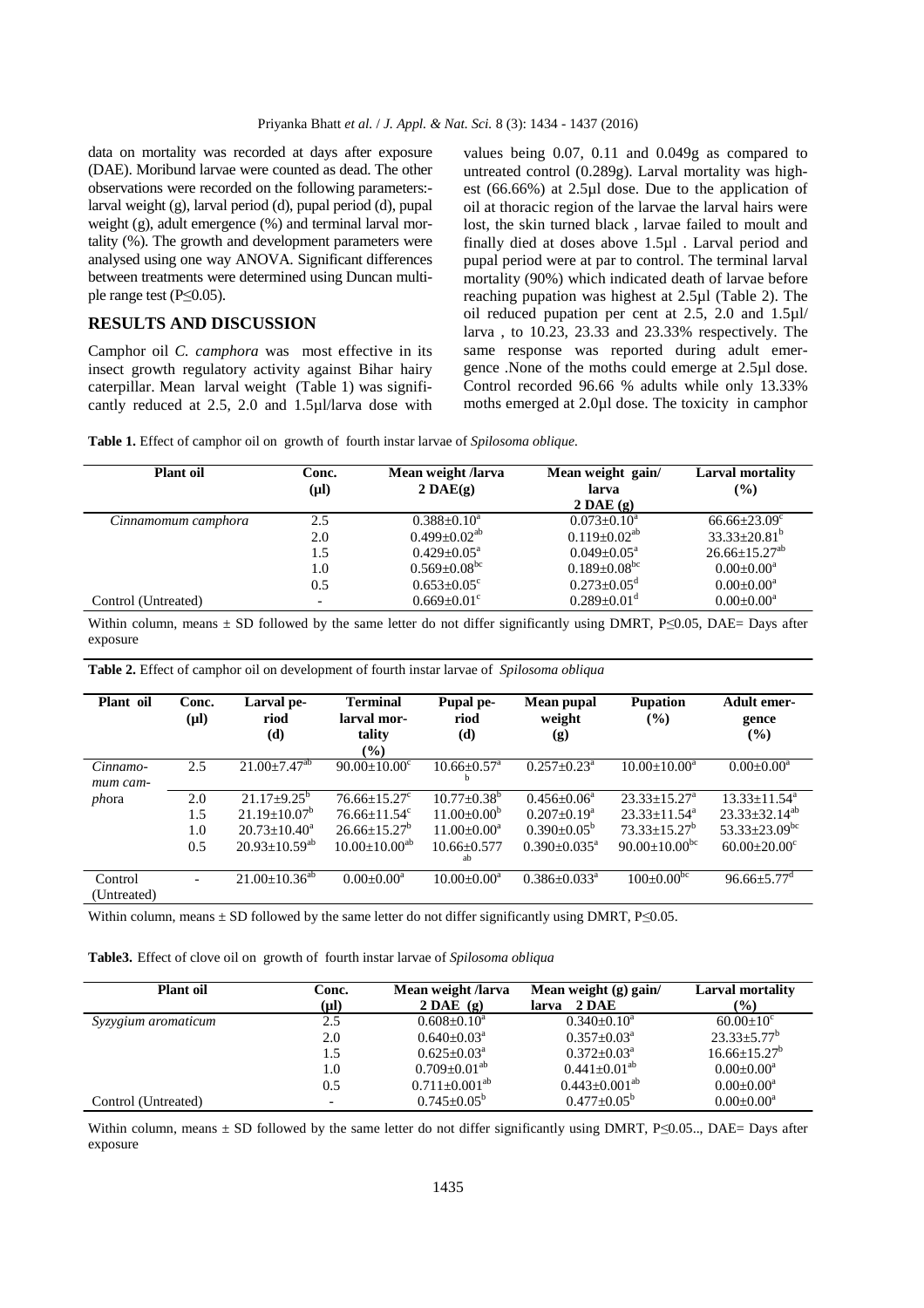| Plant oil              | Conc.<br>$(\mu l)$ | Larval pe-<br>riod<br>(d)     | <b>Terminal larval</b><br>mortality<br>$\left( \frac{9}{0} \right)$ | Pupal pe-<br>riod<br>(d) | Mean pupal<br>weight<br>(g) | Pupa-<br>tion $(\% )$              | <b>Adult emergence</b><br>[On the basis of<br>pupation $(\%)$ |
|------------------------|--------------------|-------------------------------|---------------------------------------------------------------------|--------------------------|-----------------------------|------------------------------------|---------------------------------------------------------------|
| Syzyigium<br>aromati-  | 2.5                | $20.00 \pm 0.00^a$            | $70.00 \pm 0.00$ <sup>c</sup>                                       | $11.55 + 0.50^a$         | $0.367 + 0.02^a$            | $26.66 + 15$<br>.27 <sup>a</sup>   | $26.66 \pm 15.27^{\text{a}}$                                  |
| cum                    | 2.0                | $20.47 + 0.13^a$              | $46.66 + 20.81b$                                                    | $11.52 + 0.50^a$         | $0.393 \pm 0.12^a$          | $53.33 \pm 20$<br>.81 <sup>b</sup> | $36.66 \pm 30.55^{ab}$                                        |
|                        | 1.5                | $20.58 \pm 0.52$ <sup>a</sup> | $36.66 + 5.77^b$                                                    | $12.80 + 0.72^b$         | $0.476 + 0.01a$             | $63.33 \pm 5.$<br>77 <sup>b</sup>  | $50.00 \pm 26.45^{ab}$                                        |
|                        | 1.0                | $20.75 + 0.05^{\text{a}}$     | $10.00+10.00^a$                                                     | $12.91 + 0.97^b$         | $0.445 + 0.02^a$            | $90.00+10$<br>.00 <sup>c</sup>     | $66.66 \pm 15.27$ <sup>bc</sup>                               |
|                        | 0.5                | $20.63 + 0.55^{\circ}$        | $10.00+10.00^a$                                                     | $12.77 + 0.58^b$         | $0.519 + 0.16^a$            | $90.00 \pm 10$<br>.00 <sup>c</sup> | $86.66 \pm 5.77$ <sup>c</sup>                                 |
| Control<br>(Untreated) | $\overline{a}$     | $20.13 \pm 0.75^{\text{a}}$   | $0.00 \pm 0.00^a$                                                   | $12.63 + 0.25^{ab}$      | $0.440 + 0.01^a$            | $100.00+0$<br>.00 <sup>c</sup>     | $100.00 \pm 0.00^{\circ}$                                     |

**Table 4.** Effect of clove oil on development of fourth instar larvae of *Spilosoma oblique.*

Within column, means  $\pm$  SD followed by the same letter do not differ significantly using DMRT, P≤0.05.

oil may be due to the presence of fenchone (34.82%), camphene (23.77%), α- thujene (17.45%), L-limolene (7.54%) and cis-p-methane (5.81%) as reported by Srivastava et al (2008). Cinnamaldehyde, eugenol, cinnamyl acetate and essential oils from different *Cinnamomum* species are effective mosquito larvicides ( Huang *et al*., 1998, Cheng *et al*., 2004). The toxicity of clove *S. aromaticum* oil on growth and development parameters is depicted in tables 3 and 4, the lower doses were at par to control in terms of reduction in weight gain. Per cent reduction in weight gain was highest (28.73%) at 2.5µl and lowest (7.13%) at 0.5 µl in comparison to control (mean larval weight gain 0.47g).The highest dose viz. 2.5µl was most effective causing more than average larval (60%) and terminal larval (70%) mortality. There was no significant effect on larval and pupal durations. Low pupation per cent was noticed at 2.5 (26.66%), 2.0 (53.33%) and 1.5µl (63.33%). The oil reduced adult moth population by 26.66, 36.66 and 50% at 2.5, 2.0 and 1.5µl doses respectively. Clove bud oil has biological activities, such as antibacterial, antifungal, insecticidal and antioxidant activities and are used traditionally as flavoring agents and antimicrobial material in food (Lee & Shibamoto, 2001., Huang & Ho, 2002). Several compounds from *S.aromaticum* (namely5,7-dihydroxy-2-methylchromone-8-C-D-glucopyranoside, biflorin, kaempferol, rhamnocitrin, myricetin, gallic acid, ellagic acid and oleanolic acid) have been found to possess growth inhibitory activity against oral pathogens (Cai & Wu, 1996). In our study *C. camphora* and *S. aromaticum* oils were effective in controlling insect development at doses above 1.5µl. These oils could be effectively used in pest management programmes as potential insecticides, though we could not find enough research findings on the toxicity of these oils to *S. obliqua*. Workers have reported toxicity of these essential oils against other moths, for example *C.zelanicum* has been reported to be toxic to the larvae of Indian meal moth *Plodia interpunctella* (Rafiei *et al,* 2009a., Rafiei *et al*., 2009b). *C.camphora* oil has also been reported to be toxic to *Sitotroga cerealella* and *Ephestia kuehniella*. ( Allahvaisi *et al*., 2011).*S. aromaticum* essential oil exhibited inhibition of F1 progeny from 61.08 to 91.52% against *Sitophilus oryzae* (Sharma & Meshram, 2006). Clove oil has also been reported to show contact and fumigant toxicities against adults of *Musca domestica* (Pavela, 2008), ovicidal effect against *Tribolium castaneum* (Mandal & Khalequzzaman, 2009), repellent activity against *Blattella germanica*, *Periplaneta americana* and *P. fuliginosa* (Yoon *et al*, 2009), larvicidal against both pyrethroid-susceptible and resistant *Ades aegypti* (Sutthanont *et al*., 2010), repellency to adults and larvae and ovicidal, larvicidal and adulticidal against *Tribolium castaneum* (Ajayi & Olonisakin, 2011), toxicity against the workers of the *Odontotermes obesus* termite (Gupta *et al*., 2011) *S.aromaticun* oil have been found to be repellent to fifth instar larvae of *Sitotraga cerealella* and *Ephestia kuehniella* and strong feeding deterrent activity have been reported against *Trichoplusia ni* (Akhtar *et al.,* 2012).The study shows the oils of *C.camphora and S.aromaticum,* if used at a higher concentration could serve as effective insecticides and insect growth regulators impairing normal development of agriculturally important insect defoliators.

#### **Conclusion**

It is clearly evident that oils from camphor and clove were highly potent in their insecticidal activity against Bihar hairy caterpillar. The oils showed IGR activity above 1.5µl dose/larva. Camphor oil was more effective at  $2.0 \& 2.5 \text{ µl.}$  causing about 76 and 90% terminal larval mortality respectively with only 10% of conversion of larvae into pupae at the highest dose of 2.5µl/larva. No adults were formed at this dose of camphor oil. As compared to camphor oil, clove oil was less toxic causing about 70% terminal larval mortality at the highest dose of 2.5µl/larva allowing 27% of adult emergence. Utilization of camphor and clove oil in pest management programmes will reduce reliance on synthetic pesticides as well as hamper build up of resistance in insect popula-